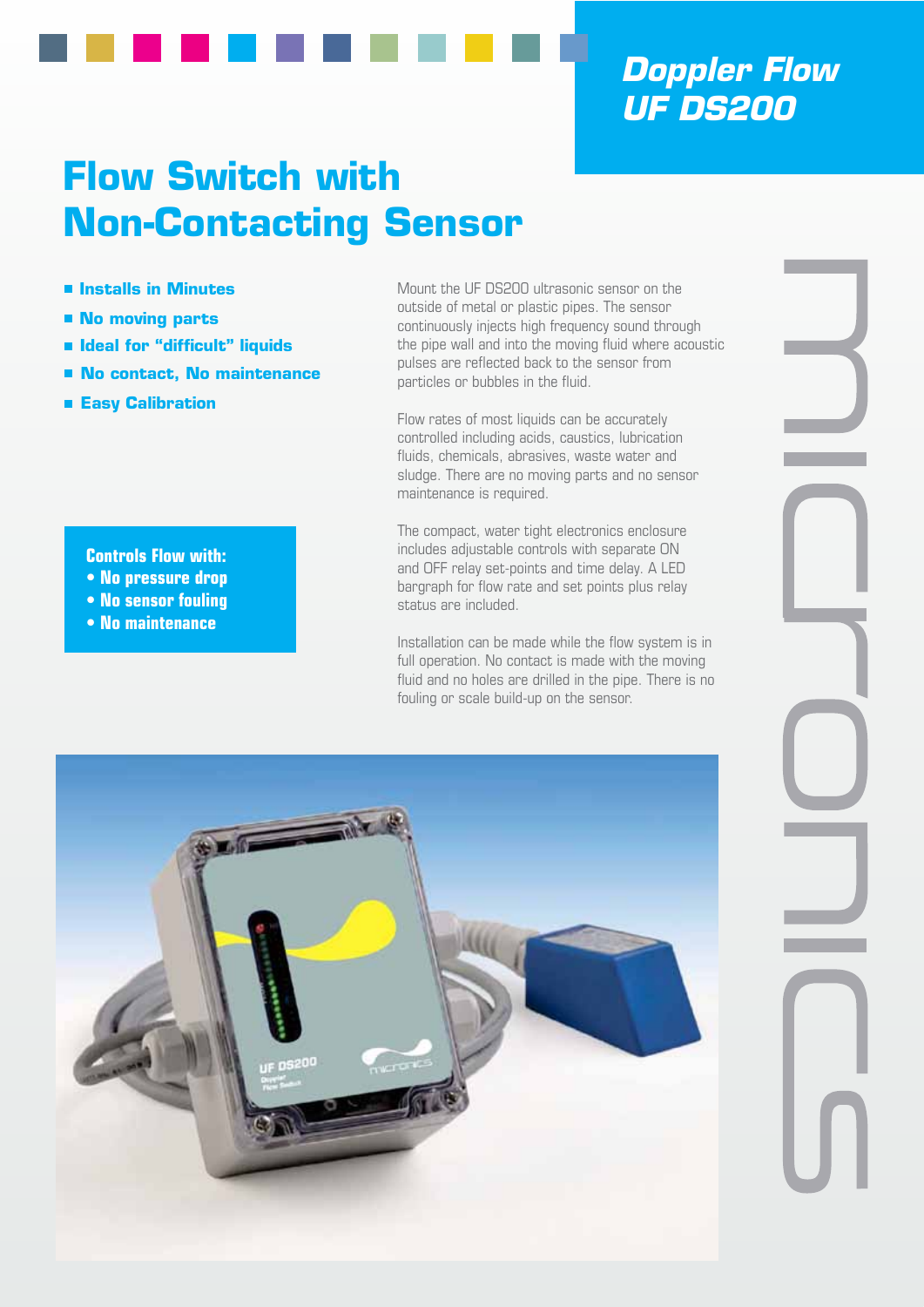## **Non-Contacting Flow Control Pump protection… High or Low flow control Overfill alarm… Bargraph flow rate indication**

### **No pipe cutting, No pressure drop, No sensor fouling, No maintenance!**

It takes just a few minutes to install and calibrate a UF DS200 Flow Switch. The UF DS200 controls flow of most liquids in closed pipes. The ultrasonic sensor mounts on the outside of any pipe from 12.5 mm to 4.5 m (1/2" to 180") I.D.

#### Easy to Calibrate

The UF DS200 control relay can be set to turn ON and OFF at any flow rate between 0.075 to 3 m/sec (0.25 and 10 ft/sec). Insert two links for separate ON/OFF set points or just one link for a Hi or Lo flow alarm. Set relay actuation time delay from 0 to 80 seconds.

#### Ideal for Pump Protection

Avoid expensive pump repairs and downtime. The UF DS200 strap-on Sensor can be installed in minutes without shutting down flow or cutting pipe. Use the adjustable relay time delay to eliminate relay "chatter" and reduce pump wear.

#### Reliable and Repeatable

Repeatability is  $\pm$ 0.1% of full scale (0.003 m/sec or 0.1ft/sec). There are no moving parts and no maintenance is required.

The clamp-on ultrasonic sensor cannot be damaged or fouled by contact with the liquid it measures. Sealed in a stainless steel housing, the UF DS200 sensor withstands moisture or accidental submersion in water up to 10 psi (69 Kpa).

#### Self-tunes to Extended Sensor Cable

Up to 150 m (500 ft) extra sensor coaxial cable can be added. Extended cable and junction box can be ordered from Micronics. The cable can be cut or extended as required during installation. The flow switch automatically tunes to the cable length. No circuit adjustment or calibration is required.

#### Designed for "difficult" liquids

The UF DS200 Doppler Flow Switch is recommended for flow control of liquids containing gas bubbles or solids: chemicals, slurries, sewage, sludge, viscous liquids, wastewater, caustics and abrasives. The ultrasonic sensor injects high frequency sound through the pipe wall into the flowing liquid. Acoustic pulses are continuously reflected back to the sensor and the UF DS200 measures a frequency shift to calculate flow velocity.



**Each UF DS200 Flow Switch Includes:**

- **Adjustable ON and OFF relay set points**
- **Adjustable time delay**
- **Flow rate bargraph**
- **Relay LED**

**Install in these Applications:**

- **Sewage**
- **Viscous liquids**
- **Acids**
- **Slurries**
- **Solvents**
- **Treated wastewater**
- **Sludge**
- **Pulp stock**
- **Food products**
- **Oils**
- **Paint**
- **Chemicals**
- **Aerated Water**
- **Cooling Water**

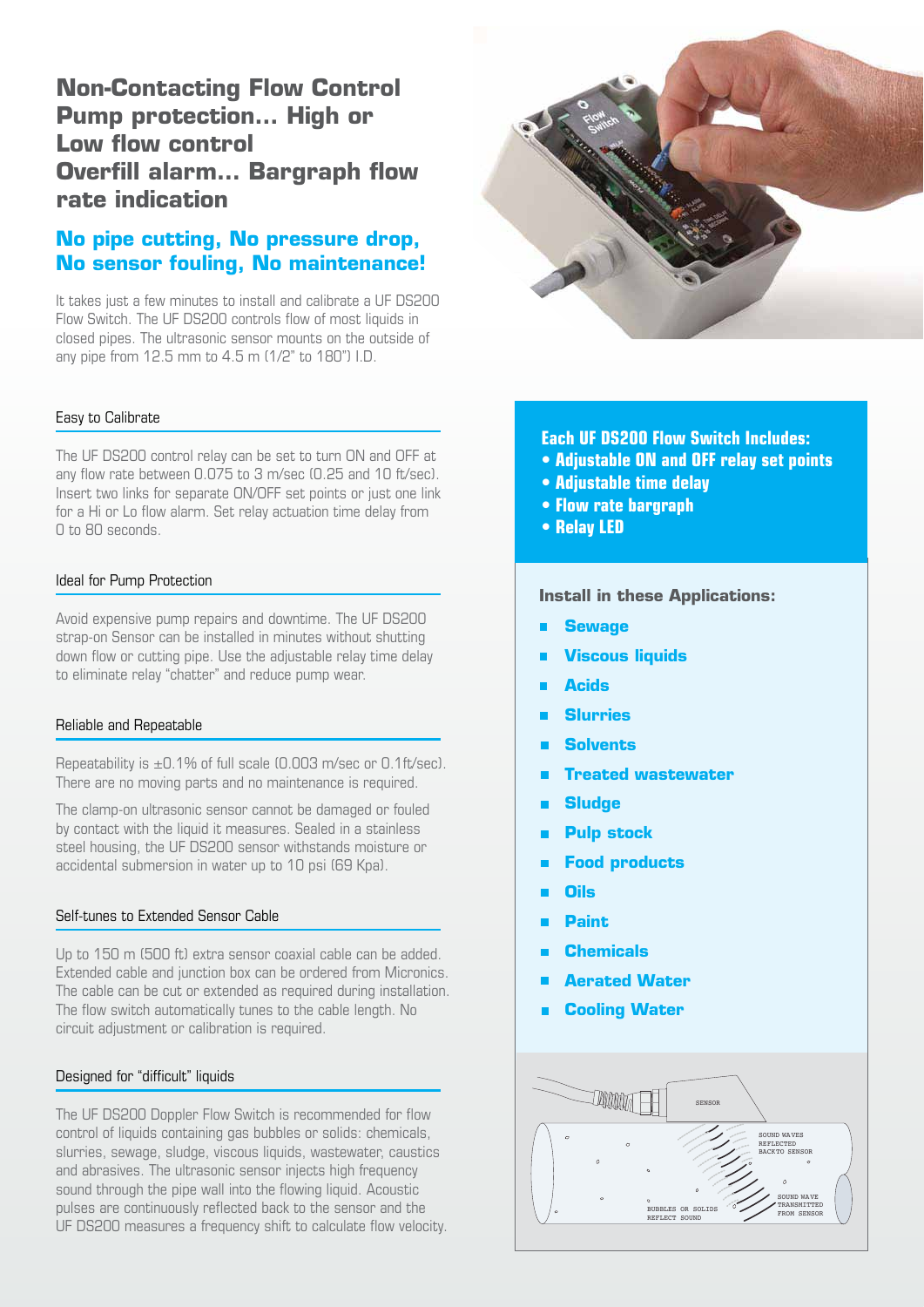| <b>General specifications UF DS200</b><br>Shipping Weight: 3.6kg (8 lbs)<br>Sensor Operating Temperature: -40° to 150°C (-40° to 300°F)<br>Electronics Operating Temperature: -23° to 60°C (-10° to 140°F)<br>Repeatability: ±0.1% | Enclosure: watertight, dust tight NEMA4X (IP67) polycarbonate with a clear shatter-proof face<br>Power Input: 100-240VAC 50-60Hz (±10%), 2 Watts<br>Control Relay: 5 ampere DPDT<br>Set Points: ON/OFF adjustment from 0.075 to 3 m/sec (0.25 to 10 ft/sec)<br><b>Sensor:</b> single-head ultrasonic with 6 m (20 ft) shielded cable<br>Pipe Size: Any pipe ID from 12.5 mm to 4.5 m (1/2" to 180")<br>Accuracy: ±2%, requires solids or bubbles minimum size of 100 microns, minimum<br>concentration 75 ppm. |
|------------------------------------------------------------------------------------------------------------------------------------------------------------------------------------------------------------------------------------|----------------------------------------------------------------------------------------------------------------------------------------------------------------------------------------------------------------------------------------------------------------------------------------------------------------------------------------------------------------------------------------------------------------------------------------------------------------------------------------------------------------|
| <b>Standard Features</b>                                                                                                                                                                                                           | Set-point: field-adjustable with separate ON/OFF set-points or select Hi flow alarm or Lo flow                                                                                                                                                                                                                                                                                                                                                                                                                 |
|                                                                                                                                                                                                                                    | alarm mode<br>Indication: flow rate LED bargraph, relay status LED<br>Time Delay: adjustable 0 to 80 seconds<br>Electrical Surge Protection: AC power input and sensor<br>Sensor mounting bracket, clamp and coupling compound included                                                                                                                                                                                                                                                                        |
| <b>Options</b><br>Sensor Cable:<br>Sensor mounting clamp:<br>Power input:                                                                                                                                                          | up to 150 m (500 ft) shielded coaxial pair with cable Junction Box<br>stainless steel, adjustable<br>12-24 VDC (±10%), 3W Max                                                                                                                                                                                                                                                                                                                                                                                  |
| <b>Applications</b>                                                                                                                                                                                                                | Recommended for liquids containing suspended solids or bubbles minimum size of<br>100 microns, minimum concentration 75 ppm                                                                                                                                                                                                                                                                                                                                                                                    |
|                                                                                                                                                                                                                                    | Sensor mounts on Vertical or Horizontal pipes                                                                                                                                                                                                                                                                                                                                                                                                                                                                  |
|                                                                                                                                                                                                                                    | Sensor Mounting Location:<br>6-10 pipe diameters from elbows, tees (turbulence increasing devices)<br>>30 pipe diameters from pumps, controlling valves and pipe discharge                                                                                                                                                                                                                                                                                                                                     |
|                                                                                                                                                                                                                                    | Pipe Materials: steel, stainless steel, cast iron, PVC, fiberglass, any contiguous<br>pipe material that conducts sound, including lined pipes with liner bonded to pipe<br>wall. Avoid pipes with loose insertion liners and pipe materials which contain air<br>pockets (concrete, wood etc.)                                                                                                                                                                                                                |
|                                                                                                                                                                                                                                    |                                                                                                                                                                                                                                                                                                                                                                                                                                                                                                                |
| <b>Dimensions</b>                                                                                                                                                                                                                  | 90 mm<br>3.54 in                                                                                                                                                                                                                                                                                                                                                                                                                                                                                               |